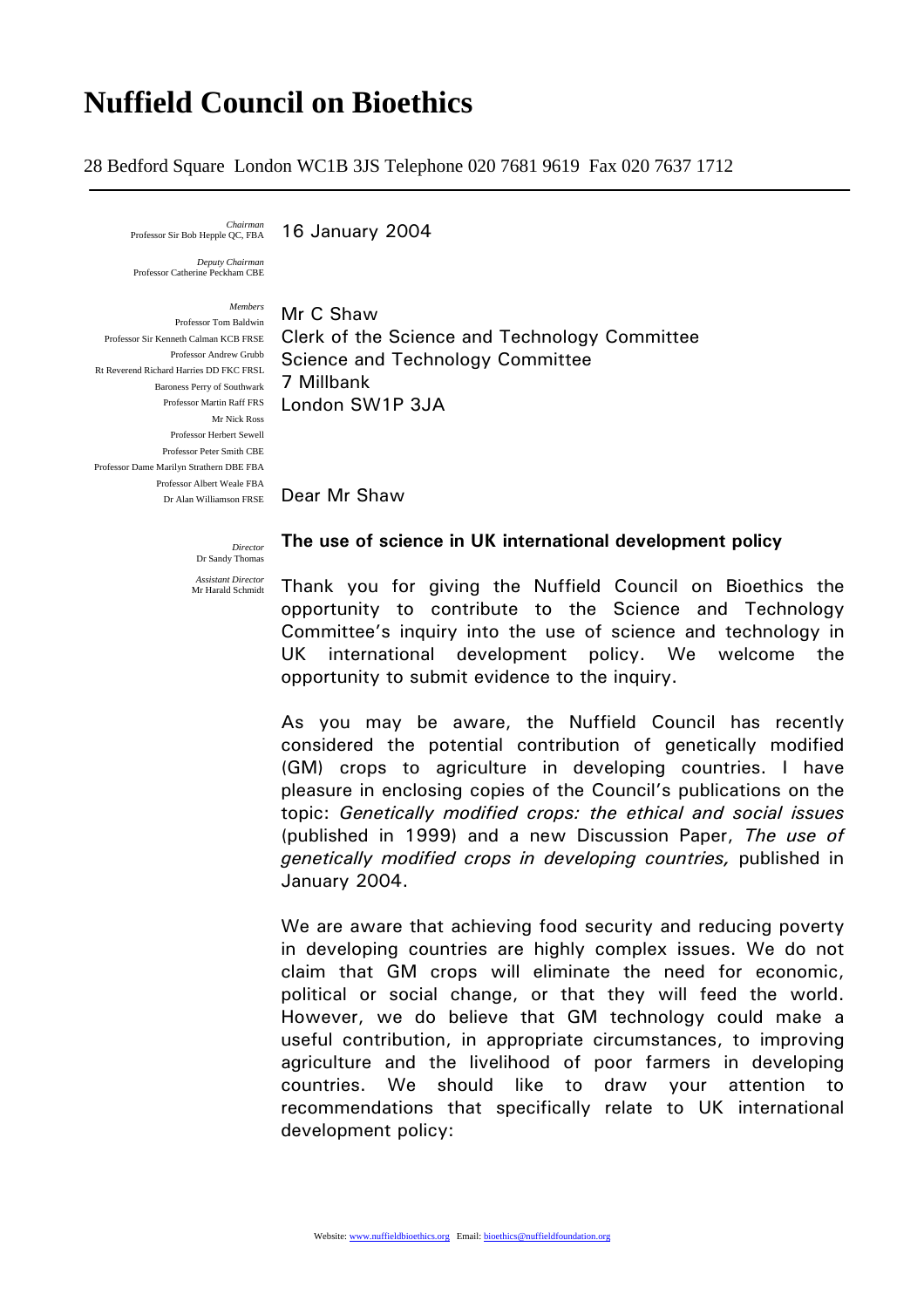- In particular cases, GM crops can contribute to substantial progress in improving agriculture, in parallel to the (usually slow) changes at the socio-political level. GM crops have demonstrated the potential to reduce environmental degradation and to address specific health, ecological and agricultural problems which have proved less responsive to the standard tools of plant breeding and organic or conventional agricultural practices. **There is an ethical obligation to explore these potential benefits responsibly, in order to contribute to the reduction of poverty, and to improve food security and profitable agriculture in developing countries** (paragraph 4.48).
- Much of the current privately funded research on GM crops serves the interest of large-scale farmers in developed countries. Consequently there is a serious risk that the needs of small-scale farmers in developing countries will be neglected. It appears that research on these crops will have to be supported primarily by the public sector. **We therefore affirm the recommendation made in our 1999 Report that genuinely additional resources be committed by the UK Department for International Development (DFID), the European Commission, national governments and others, to fund a major expansion of public GM-related research into tropical and sub-tropical staple foods, suitable for the needs of small- scale farmers in developing countries. In determining which traits and crops should be developed, funding bodies should be proactive in consulting with national and regional bodies in developing countries to identify relevant priorities** (paragraphs 6.16-6.17).
- It is of particular importance that developing countries improve their capacity to independently review and assess the use of GM crops in specific situations. **Since means for the development of the required expertise are limited in most developing countries, we welcome and endorse the United Nations Environment Programme and the Global Environment Facility (UNEP/GEF) undertaking of promoting the building of capacity in relevant expertise**  (paragraph 5.24 – 5.25). We are aware that DFID currently supports this initiative and also seeks to devise guidelines for participation by the public in decision making processes for biosafety frameworks.
- The freedom of choice of farmers in developing countries is being severely challenged by the agricultural policy of the European Union. Developing countries might well be reluctant to approve GM crop varieties because of fears of